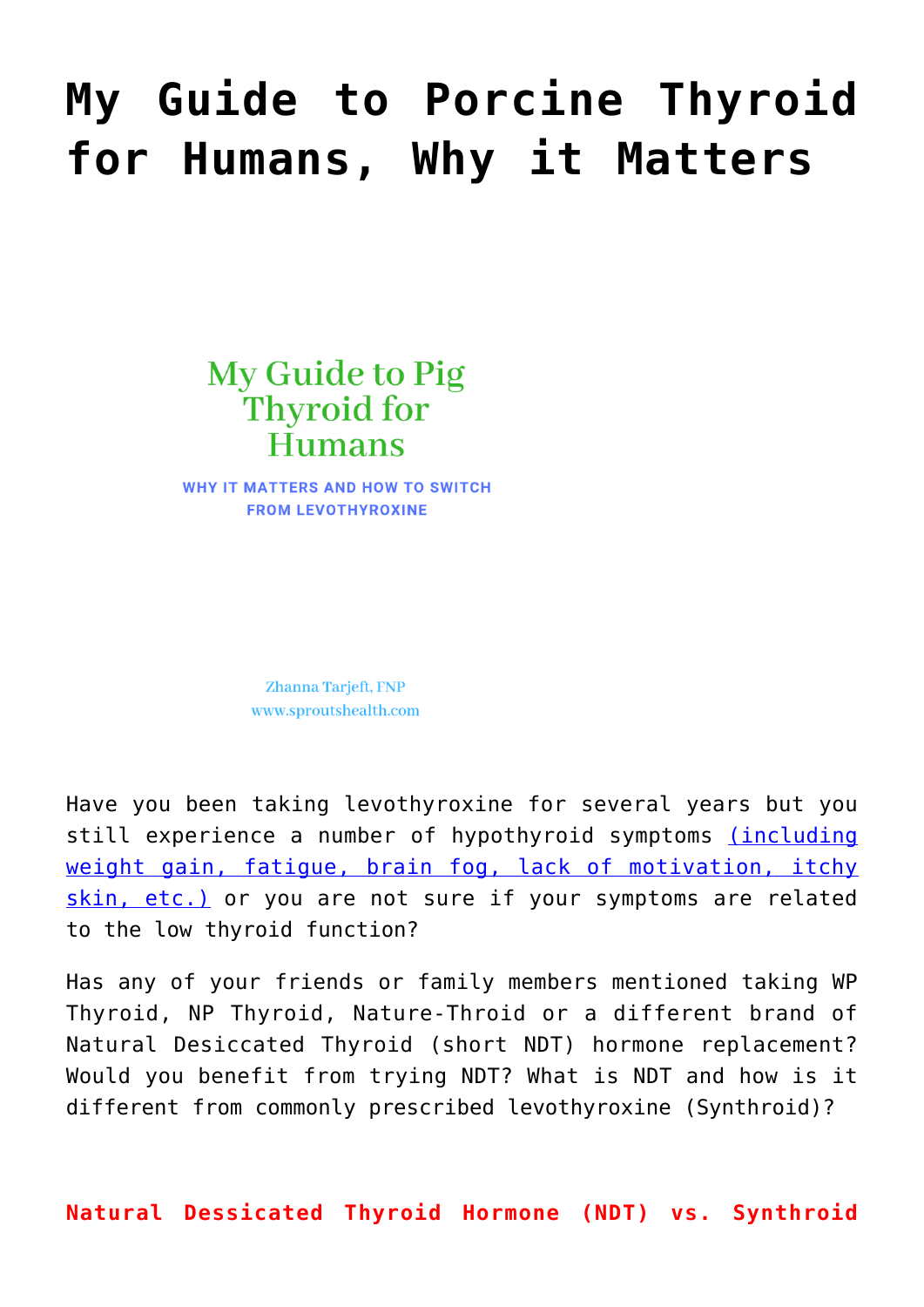## **(levothyroxine)**

Levothyroxine is a synthetic hormone that consists only of T4 hormone.

So, what exactly is SYNTHROID made of? You can refer to this useful excerpt and find the rest of it [here.](https://www.rxabbvie.com/pdf/synthroid.pdf)

> "SYNTHROID tablets for oral administration are supplied in the following strengths: 25 mcg, 50 mcg, 75 mcg, 88 mcg, 100 mcg, 112 mcg, 125 mcg, 137 mcg, 150 mcg, 175 mcg, 200 mcg, and 300 mcg. Each SYNTHROID tablet contains the inactive ingredients acacia, *confectioner's sugar* (contains corn starch), *lactose monohydrate,* magnesium stearate, povidone, and talc."

Good news is that Synthroid tablets DO NOT contain gluten, but if you are taking generic levothyroxine, then you may need to check in with the manufacturer to find out the list of ingredients.

> *"*SYNTHROID tablets contain no ingredients made from a gluten-containing grain (wheat, barley, or rye). *Mechanism of Action.* … *The physiological actions of thyroid hormones are produced predominantly by T3, the majority of which (approximately 80%) is derived from T4 by deiodination in peripheral tissues."* Here is an "Aha!" moment! Read it again! "The physiological actions of thyroid hormones are produced predominantly by T3"!

So, if you have impaired conversion of Free T4 to Free T3, you may not benefit from taking T4-ONLY medication, which levothyroxine is! My point is why not take a thyroid supplemental hormone that is very close to one we are producing and that contains a little bit of an active T3 in it!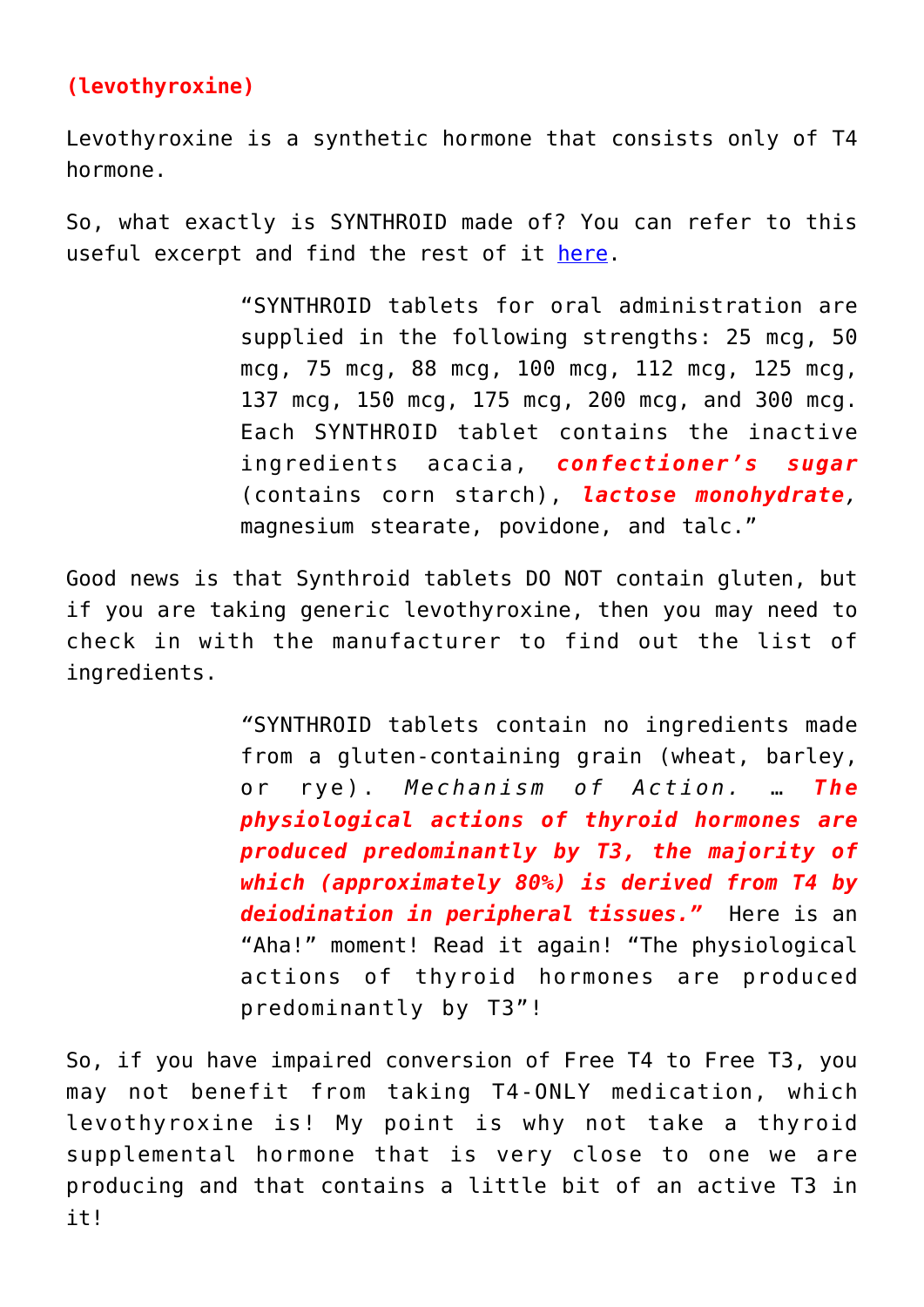#### Continued:

"Oral levothyroxine sodium is a synthetic T4 hormone that exerts the same physiologic effect as endogenous T4, thereby maintaining normal T4 levels when a deficiency is present. Absorption of orally administered T4 from the gastrointestinal tract *ranges from 40% to 80%*. The majority of the SYNTHROID dose is absorbed from the jejunum and upper ileum… T4 absorption is increased by fasting and decreased in malabsorption syndromes and by certain foods such as soybeans. Dietary fiber decreases bioavailability of T4. Absorption may also decrease with age. In addition, many drugs and foods affect T4 absorption."

If you experience indigestion, bloating, SIBO (Small Intestinal Bacterial Overgrowth) or other issues with the stomach or gut.

Most people who are diagnosed with hypothyroidism and/or Hashimoto's autoimmune thyroiditis are started on levothyroxine (generic name) or Synthroid (brand name). Some people feel better on it for a while until they experience the decreased Free T4 to Free T3 conversion due to stomach issues, liver problems, etc. After 5 or so years on levothyroxine, things may stay stable or start changing. Unexplained weight gain, fatigue, brain fog, dry skin, constipation are some symptoms that may re-appear after being on levothyroxine for a while.

There are [a number of causes why levothyroxine does not work](https://sproutshealth.com/why-levothyroxine-does-not-work/) in the beginning or stops working after a while. But what else may be influencing this process and why it is happening?

T4 has to be converted to T3 (active thyroid hormone) before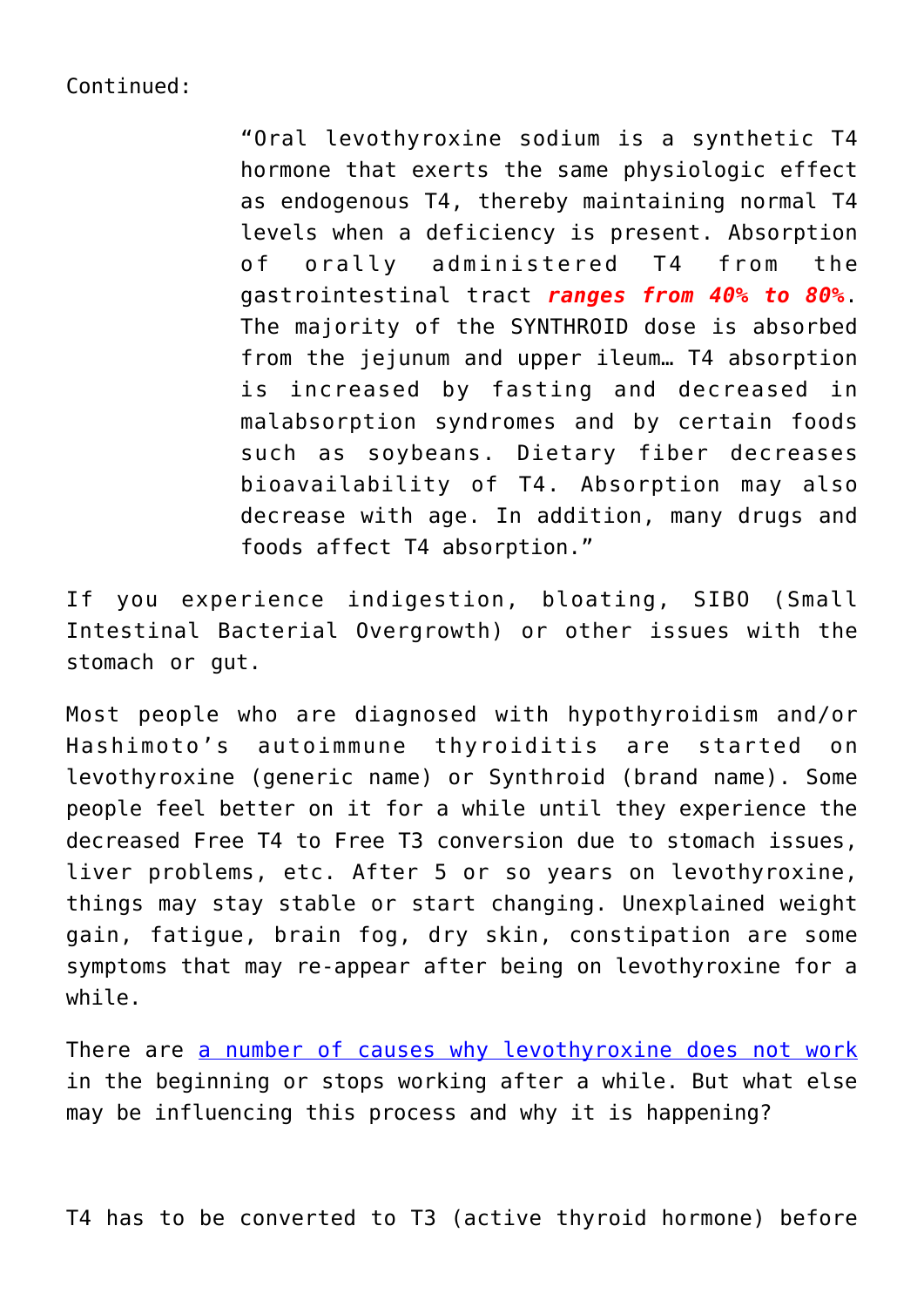the body can use it.

- 1. Impaired conversion of T4 to T3 due to a lack of nutrients and minerals that are needed to make this conversion possible (for example, stomach and gut symptoms may decrease the absorption of nutrients and minerals from the diet).
- 2. Impaired liver function: The conversion of T4 to T3 happens in the liver. These cells convert T4 to T3 with the help of an enzyme tetraiodothyronine-5′-deiodinase, that cleaves one molecule of iodine off of T4 and leaves only 3 molecules of iodine in active T3. The conversion also happens in cells of the muscle, gut, and nerves, heart.
- 3. Impaired digestion, gastrointestinal symptoms of bloating, gas, acid reflux, diarrhea, and constipation. The above-mentioned symptoms may prevent the absorption of T4 in the small intestine.
- 4. SAD (Standard American Diet) high in empty calories and carbohydrates and poor in minerals, nutrients, and vitamins needed for your thyroid to function properly.
- 5. Lack of sunshine in our lives! Vitamin D deficiency is ubiquitous even here, in Arizona. In order to get Vitamin D, you need to expose yourself to the sunshine at certain times when the sun is the highest in the orbit. **Dminder App** for your phone may help you figure out how long and when you should stay in the sun!
- 6. Age! As we are aging, our stomach acid and digestive enzymes needed to digest food and break it down to smaller units (proteins to amino acids, fats to fatty acids, and carbs to glucose, fructose, lactose, etc.) DECREASES! Thus, we may have an impaired ability to break down levothyroxine that consists of different fillers that are hard to break down.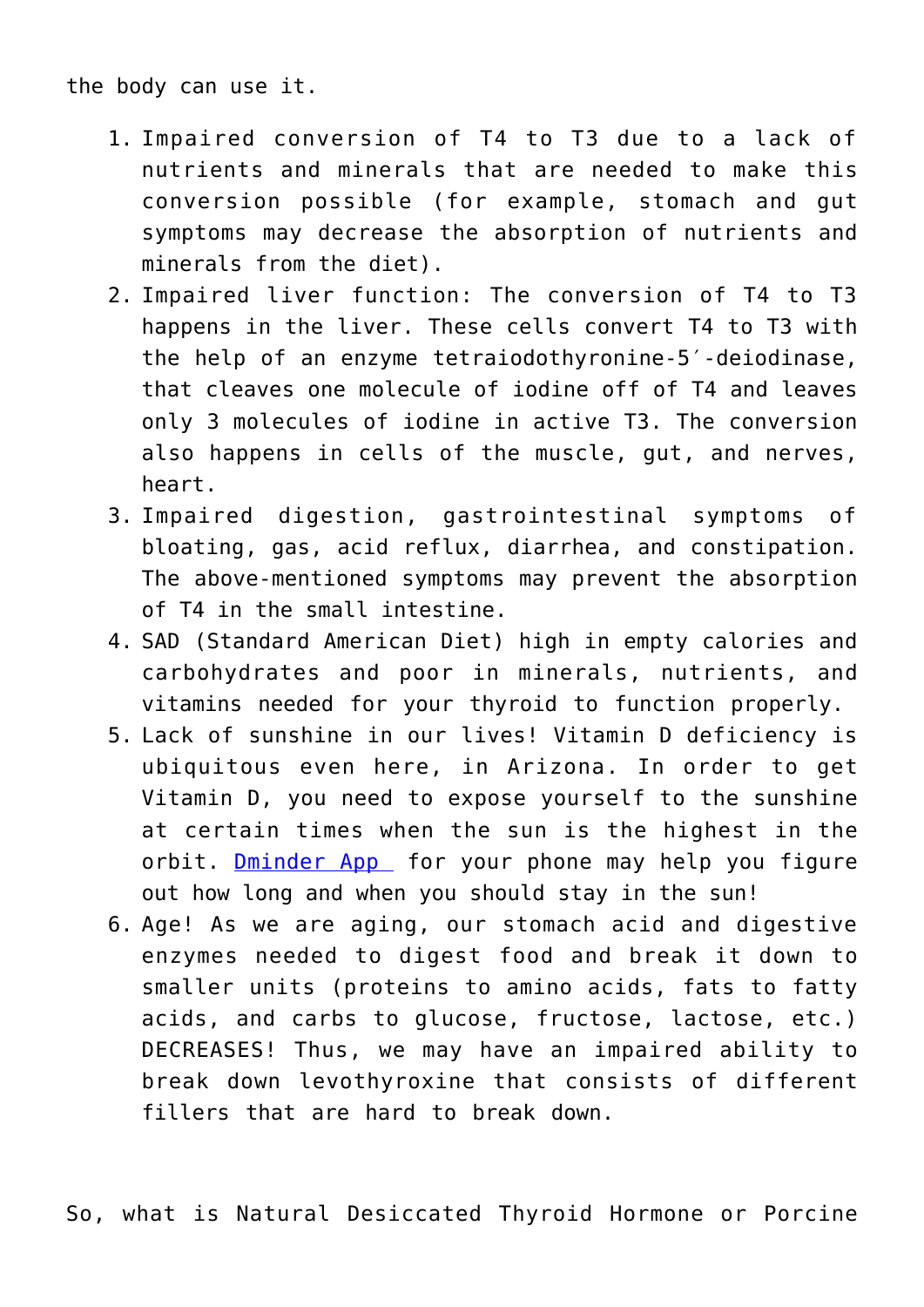(Pig) Thyroid Hormone?

**[Natural Desiccated Thyroid Hormone \(NDT\):](https://www.rxlist.com/np-thyroid-drug.htm#dosage)**

**"NP Thyroid® (thyroid tablets, USP) for oral use is a natural preparation derived from porcine thyroid glands. They contain both tetraiodothyronine sodium (T4 levothyroxine) and triiodothyronine sodium (T3 liothyronine) providing 38 mcg levothyroxine (T4) and 9 mcg liothyronine (T3) per grain of thyroid. The inactive ingredients are calcium stearate, dextrose (agglomerated) and mineral oil."**

Plus, it has unmeasured amounts of T2, T1 and calcitonin.

"The mechanisms by which thyroid hormones exert their physiologic action are *not well understood*. **These hormones enhance oxygen consumption by most tissues of the body, increase the basal metabolic rate, and the metabolism of carbohydrates, lipids, and proteins. Thus, they exert a profound influence on every organ system in the body and are of particular importance in the development of the central nervous system. …**The normal thyroid gland contains approximately 200 mcg of levothyroxine (T4) per gram of gland, and 15 mcg of liothyronine (T3) per gram. The ratio of these two hormones in the circulation does not represent the ratio in the thyroid gland, since about 80 percent of peripheral triiodothyronine comes from monodeiodination of levothyroxine. Peripheral monodeiodination of levothyroxine at the 5 position (inner ring) also results in the formation of reverse triiodothyronine (T3), which is calorigenically inactive. Triiodothyronine (T3) levels are low in the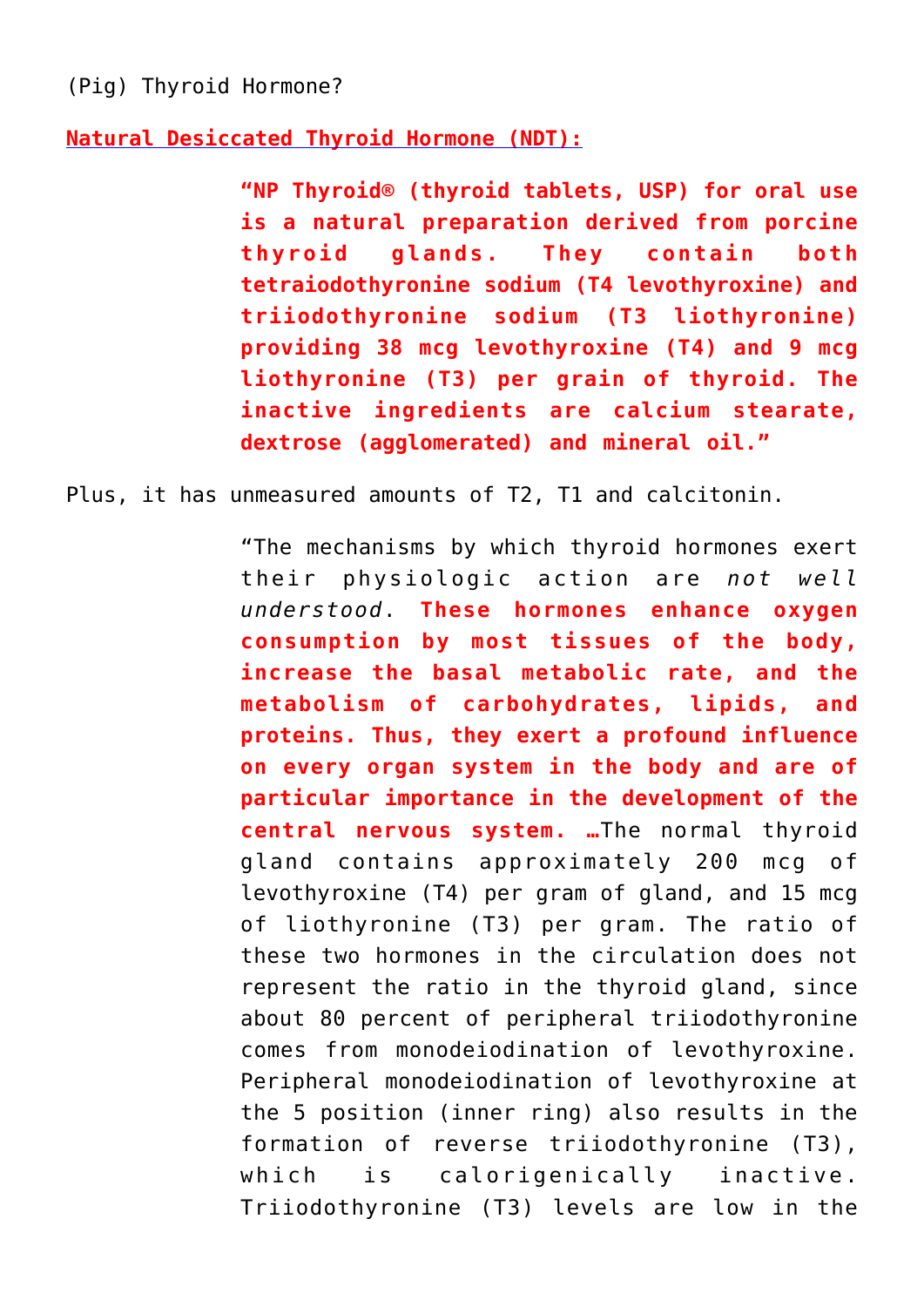fetus and newborn, in old age, in chronic caloric deprivation, hepatic cirrhosis, renal failure, surgical stress, and chronic illnesses representing what has been called the "T3 thyronine syndrome."

The Indications for the Use of NDT (NP Thyroid in this case):

"NP Thyroid® tablets (thyroid tablets, USP) are indicated: 1. As replacement or supplemental therapy in patients with hypothyroidism of any etiology, except transient hypothyroidism during the recovery phase of subacute thyroiditis. This category includes cretinism, myxedema, and ordinary hypothyroidism in patients of any age (children, adults, the elderly), or state (including pregnancy); primary hypothyroidism resulting from functional deficiency, primary atrophy, partial or total absence of thyroid gland, or the effects of surgery, radiation, or drugs, with or without the presence of goiter; and secondary (pituitary), or tertiary (hypothalamic) hypothyroidism. 2. **As pituitary TSH suppressants, in the treatment or prevention of various types of euthyroid goiters, including thyroid nodules, subacute or chronic lymphocytic thyroiditis (Hashimoto's), multinodular goiter, and in the management of thyroid cancer."**

The instructions for NP Thyroid DO mention the possible TSH suppression that may happen with the addition of the thyroid hormone to the patient suffering from Hashimoto's, goiters, thyroid nodules or thyroid cancer. So, when I see patients whose TSH is  $1.0-2.0$ , but their Free T3 < 2.5 and Free T4 < 1.0, AND they have a multitude of hypothyroid symptoms, I wonder if they would benefit from a higher dose of thyroid supplemental hormone.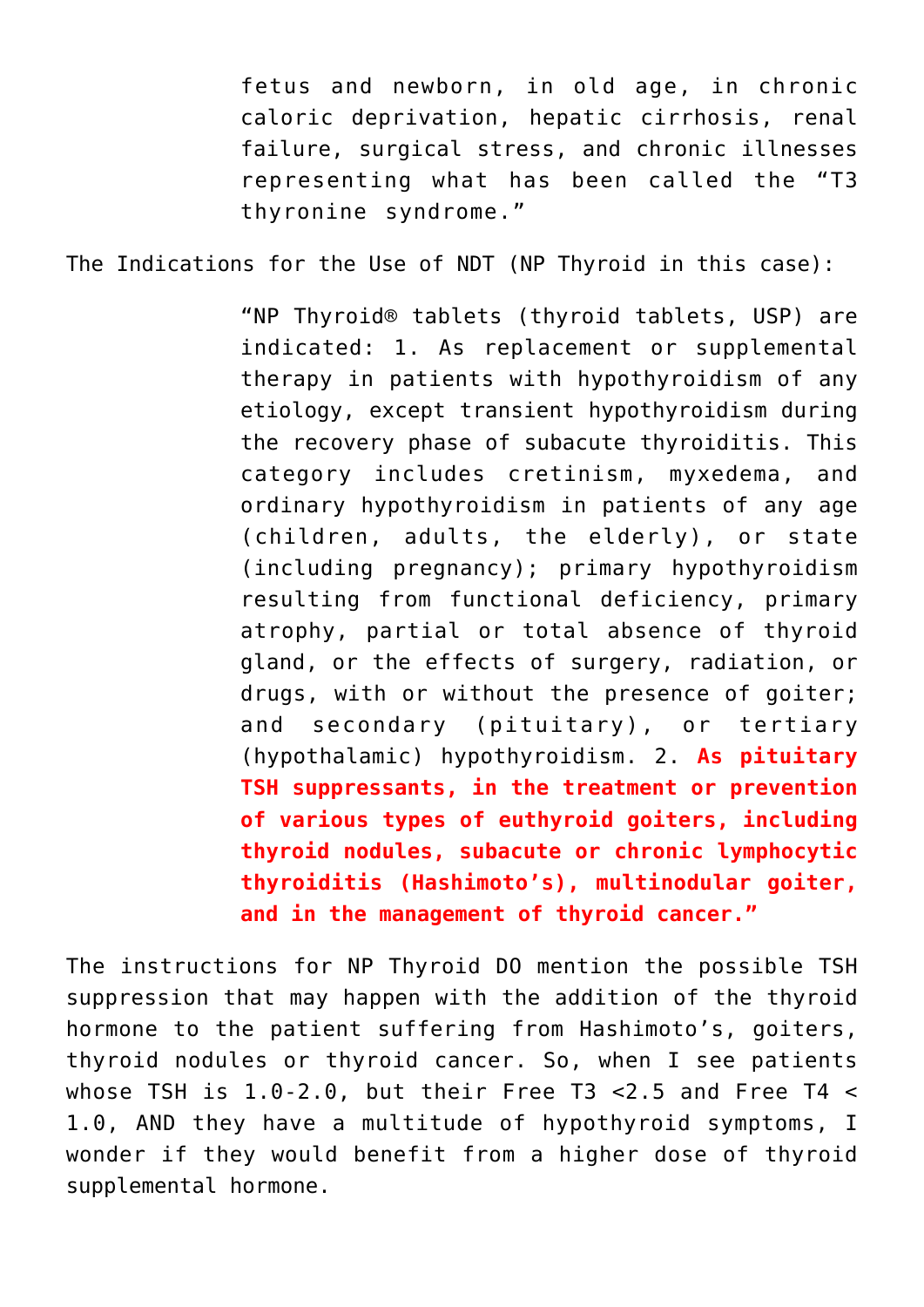### **What to Be Aware of while Starting Thyroid Hormone Replacement?**

Any signs or symptoms of too much thyroid hormone:

- Chest pain
- Anxiety (increased)
- Increased pulse rate
- Insomnia
- Heart palpitations
- Heat intolerance
- Or anything else that is unusual
- Jitteriness

It is worth mentioning that these symptoms may happen for 2-3 days when you start the thyroid hormone replacement or when you increase its' dose. In this case, I recommend taking thyroid tablets with food for 2-3 days as it will decrease the rate of absorption of T3 into the bloodstream. After that, one may try taking it without food. Once you get to the dose of 120 mg or higher of thyroid replacement hormone, it may benefit to split the dose and take 3/4 of the dose in the morning and 1/4 in the evening.

Patients who are using beta-blockers for high blood pressure or Oral contraception (pills) may need a higher dose of thyroid hormone as the above-mentioned medications cause the suppression of thyroid function.

What if you are pregnant? Or trying to get pregnant?

Why are there not many healthcare providers who recommend NDT during the pregnancy? Why 99% of pregnant women get a prescription for levothyroxine?

**[Regarding NP Thyroid:](https://www.rxlist.com/np-thyroid-drug.htm#dosage)**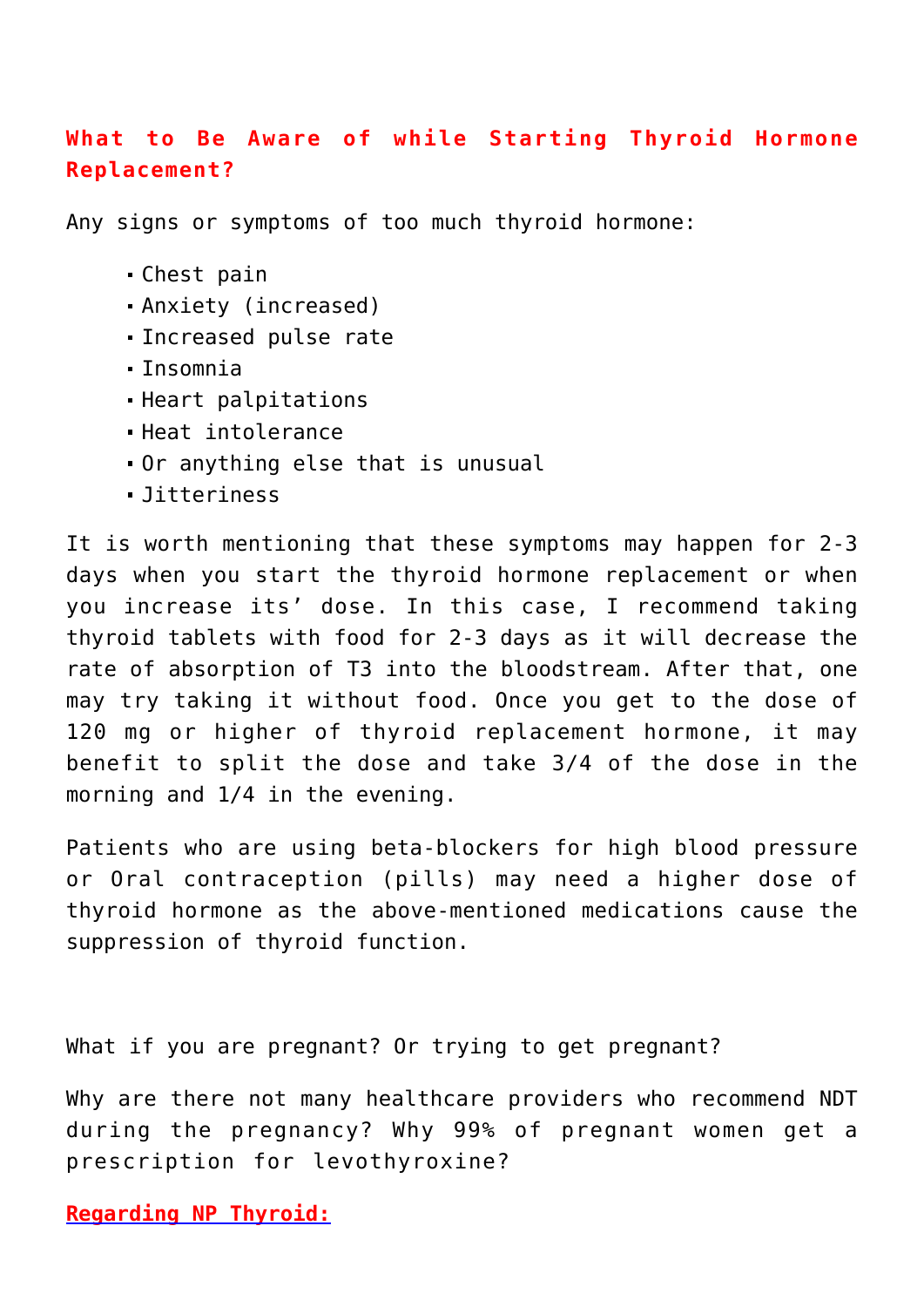**"Pregnancy — Category A — Thyroid hormones do not readily cross the placental barrier. The clinical experience to date does not indicate any adverse effect on fetuses when thyroid hormones are administered to pregnant women. On the basis of current knowledge, thyroid replacement therapy to hypothyroid women should not be discontinued during pregnancy."**

Furthermore,

"Nursing Mothers — Minimal amounts of thyroid hormones are excreted in human milk. Thyroid is not associated with serious adverse reactions and does not have a known tumorigenic potential. However, caution should be exercised when thyroid is administered to a nursing woman."

Well, caution should be exercised with any patient, nursing or non-nursing, male or female, as too much of a good thing may be bad for anyone!

> "Readjustment of thyroid hormone dosage should be made **within the first four weeks** of therapy, after proper clinical and laboratory evaluations, including serum levels of T4, bound and free, and TSH."

So, the instruction manual to NP Thyroid states that checking the thyroid hormone levels should be done within the first 4 weeks – not 6-8 weeks guidelines for Synthroid (levothyroxine) dose adjustment! It means that if the dose increase is warranted, the patient may feel better faster (1 month vs 2 months!) For some people, it may not make much difference, but for others it may make all the difference in the world, because they will be able to function better, to get rid of brain fog, itchy skin, sluggishness in movement and thinking, cold hands and feet, hair loss, etc! If one needs more than 4